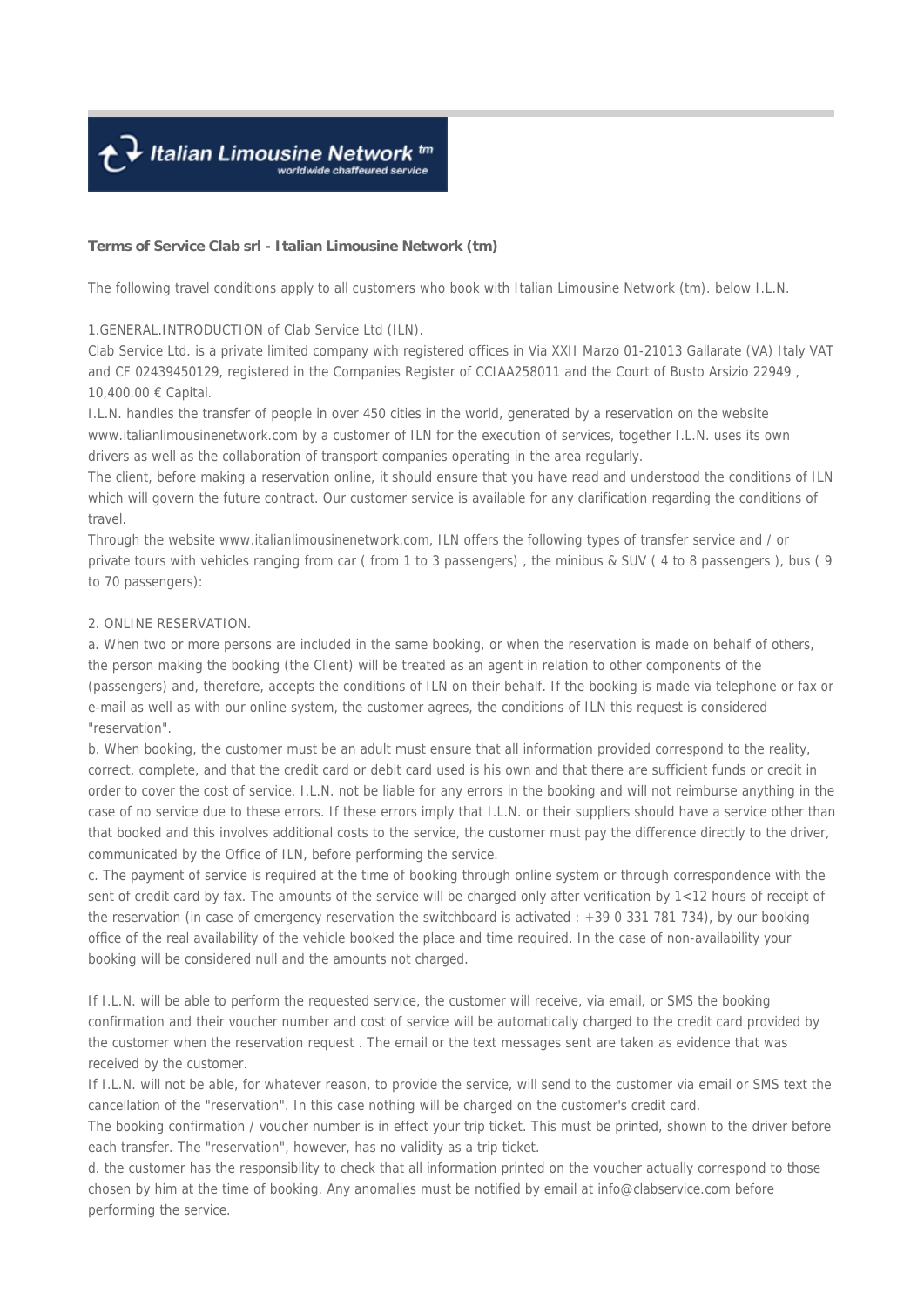e. customer has the responsibility to provide a valid mobile telephone number of at least one of the passengers, including the country code, just in case of need (sms alert)

in a reservation without a telephone contact, it is the responsibility of the customer or passenger to contact ILN for changes occurring in the reservation.

f. The legal rights of the customer may in no case be denied or reduced.

# 3. LUGGAGE

a. If the customer is carrying golf bags, bikes, skiis or other bulky materials for which there may exist surcharge in the price, he must indicated in the booking form . In case of failure to notify I.L.N. or its suppliers about bulky materials, they may refuse to carry items not declared before.

b. Luggage is transported under exclusive responsibility of the customer. The forgotten items/luggage in the vehicle will be delivered to the address provided by the customer at its own expenses.

#### 4. DELAYS

a. I.L.N. is not required to verify any flight delays, ships or trains delays or other means of transport used by the customer. Customer has the responsibility to communicate any delays to the ILN offices , however, our team will be to check with the appropriate warning systems, flight delays and / or trains (when possible).

b. If the customer has booked a service and there is a delay of the flight or ship, or train, or other means of transport used, the driver of ILN wait until 60 minutes considering time of arrival . Over 60 minutes wait there will be a surcharge extra as indicated in our quote that you have received.

d. I.L.N. will make every effort to ensure that all vehicles arrive on time to the programmed destinations, but states that in any case it will be called to answer for the consequences of any kind suffered by the Customer due to the fact that the transfer was not completed in time due to events and happenings that are not directly dependent on the will of the driver and / or occurred due to force majeure (heavy traffic, bad weather, unexpected traffic disruptions and not reported or planned incidents, police enforcement roadblocks, or standards imposed by the competent authorities, even temporarily, for the safety of road users etc.. etc...) However, exist the opportunity for the customer to obtain, for motivated request, a refund of the transfer's price paid in advance, but just in case of non implementation or use of the service required or due to interruption of the travel before the arrival destination, if this will not depend on the above mentioned reasons of force majeure or by the desire of customer that has given up the service in cases explaind in the next article n. 6/a.

# 5. TRANSPORT

a. Smoking is not permitted on board vehicles used by ILN

b. All drivers I.L.N. may refuse to transport anyone who might be under the influence of alcohol or drugs and / or whose behavior is considered threatening to the driver himself, for vehicles or for other passengers.

c. It is not allowed to introduce on board vehicles used by ILN alcoholic beverages or drugs with intent to consume them.

d. All vehicles used by I.L.N. are insured for third party liability under the existing legislation of the country where transportation service is effectuated .

# 6. CANCELLATIONS, CHANGES, REFUNDS

a. Cancellations can only be made via email at info@clabservice.com and will be confirmed, via email, by the offices of ILN . If the customer does not receive the email confirming the cancellation is your responsibility to telephone the offices of ILN .

1. in case of no-show or cancellation with notice 0 to less than 24 hours before the first service, penalty is 100%.

2. In case of cancellation between the 72>24 hours, the penalty is 50%

3. in case of cancellation before 72 hours no penalty, but in case of an online payment will be refunded the amount paid minus the bank fees for credit cards and a fixed amount of practical management amounted to € 20.00

# Penalties for tours of one or more days

1. no-show or cancellation with notice 0<72 hours from the first service, penalty is 100%.

2. In case of cancellation between 168>72 hours, the penalty is 50%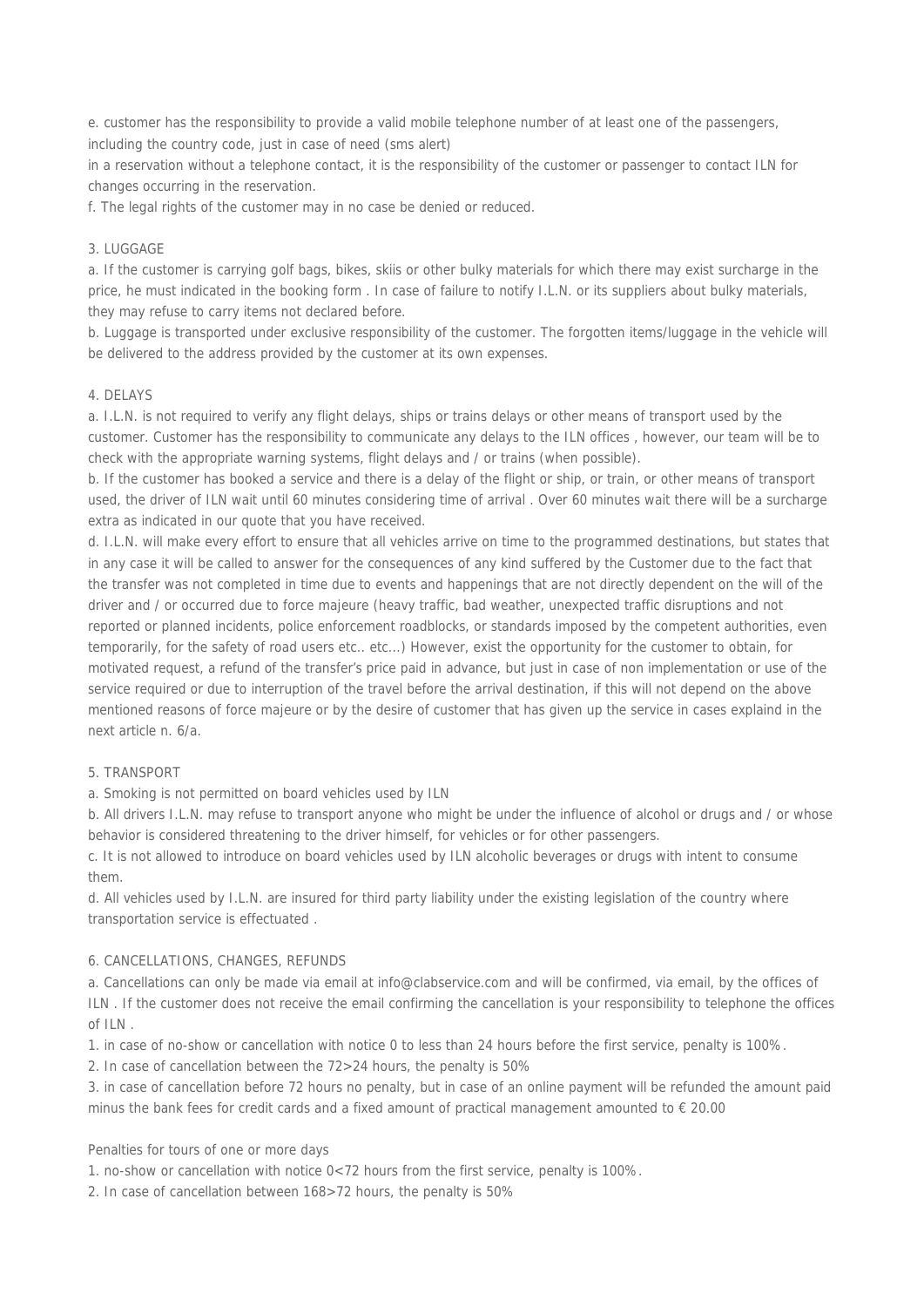3. in case of cancellation 0>168 hours , no penalty, but in case of online payment will be refunded the amount paid minus the bank fees for credit cards and a fixed amount of practical management amounted to € 20.00

# Changes to the reservation

any change of reservation must be notified at info@clabservice.com

b. The changes to the reservation must be notified by email info@clabservice.com at least 24 hours before the service booked.

For changes communicated less than 6 hours the begin of the service, if we can not provide the new solution requested, we will communicate alternative solutions,

if we are not in a position to confirm the alternatives or if the alternatives proposed were not accepted by the customer, we will consider the service as no show.

c. complaints and requests for reimbursement must be submitted writing within 48 hours from the end of the service, at info@clabservice.com with the necessary motivation, and will be evalueted according the existing legislation in the italian territory.

# Waiting times:

The driver will wait for passengers 's flight arrival at the airport in the arrival area.

After 60 minutes of flight landing time, if passengers did not keep contact with our sales office or with the driver , you will be considered as no-show.

In railway station or port the driver will wait at the place indicated on the booking. After 30 minutes from the arrival of the ship orof the train , if passengers did not keep contact with our sales office or with the driver , we will apply noshow. In the hotel or location, the driver will wait 30 minutes after which is if passengers did not keep contact with our sales office or with the driver , we will apply no-show.

# Billing:

the total amount of reservation will be billed directly to the customer /person who requested the service, based on the details supplied by customer /person in the reservation form.

Tips: Tips are never included in the quote but are at the discretion of the customer.

#### Government's instruments:

These Terms are subject to the provisions of Italian law. For any disputes that may arise between the customer and ILN competent will be the Court in Busto Arsizio.

#### Protection of personal data:

Under Legislative Decree 196/03, the personal data that will be freely provided will be kept on a secure database. The data will be processed by I.L.N.

The data controller of your personal data is Clab Service Srl located in via XXII Marzo 01-21013 -Gallarate (VA) Italy. Under Article 29 of Legislative Decree 196/93 (the full text can be found at the Guarantor for the privacy web site address: www.garanteprivacy.it responsible for the processing of personal data is the Chief Executive of Clab Service srl. In accordance with article 7 of Legislative Decree mentioned above you may ask at any time the change of the data by writing to Clab Service srl Via XXII Marzo 01 – 21013 – Gallarate (VA) Italy, or by contacting the following number +39-0331-781734